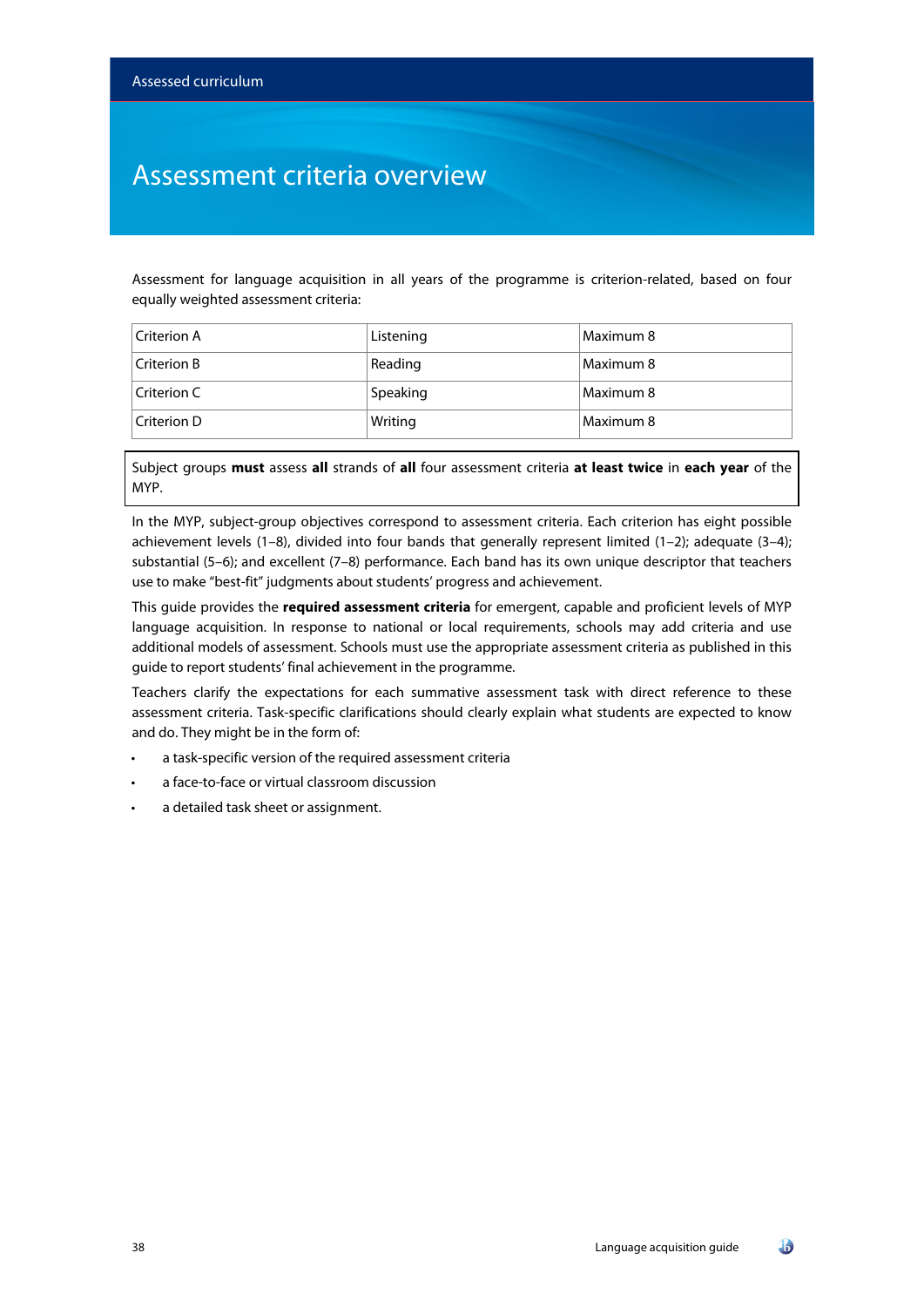# Language acquisition assessment criteria

# Emergent level

#### **Criterion A: Listening**

Maximum: 8

Texts used for the listening task should be spoken multimodal texts. This means that the texts should have the spoken mode and other modes such as visual still images or visual moving images.

**At the end of the emergent level, students should have been exposed to a wide variety of simple authentic spoken multimodal texts and be able to:**

**i. identify explicit and implicit information (facts and/or opinions, and supporting details)**

**ii. analyse conventions**

**iii. analyse connections.**

| level        | Achievement Level descriptor                                                                                                                  |
|--------------|-----------------------------------------------------------------------------------------------------------------------------------------------|
| $\mathbf{0}$ | The student <b>does not</b> reach a standard described by any of the descriptors below.                                                       |
| $1 - 2$      | The student:                                                                                                                                  |
|              | i.identifies <b>minimal</b> stated information (facts and/or opinions) in simple authentic texts                                              |
|              | ii.identifies <b>basic</b> conventions in simple authentic texts                                                                              |
|              | iii.identifies <b>basic</b> connections in simple authentic texts.                                                                            |
| $3 - 4$      | The student:                                                                                                                                  |
|              | i.identifies some stated information (facts and/or opinions) in simple authentic texts                                                        |
|              | ii.identifies <b>basic</b> conventions in simple authentic texts                                                                              |
|              | iii.identifies <b>basic</b> connections in simple authentic texts.                                                                            |
| $5 - 6$      | The student:                                                                                                                                  |
|              | i.identifies most stated information (facts and/or opinions, and supporting details) in a<br>variety of simple authentic texts                |
|              | ii. <b>interprets</b> conventions in simple authentic texts                                                                                   |
|              | iii.interprets connections in simple authentic texts.                                                                                         |
| $7 - 8$      | The student:                                                                                                                                  |
|              | i.identifies explicit and implicit information (facts and/or opinions, and supporting<br>details) in a wide variety of simple authentic texts |
|              | ii.analyses conventions in simple authentic texts                                                                                             |
|              | iii.analyses connections in simple authentic texts.                                                                                           |

#### **Criterion B: Reading**

Maximum: 8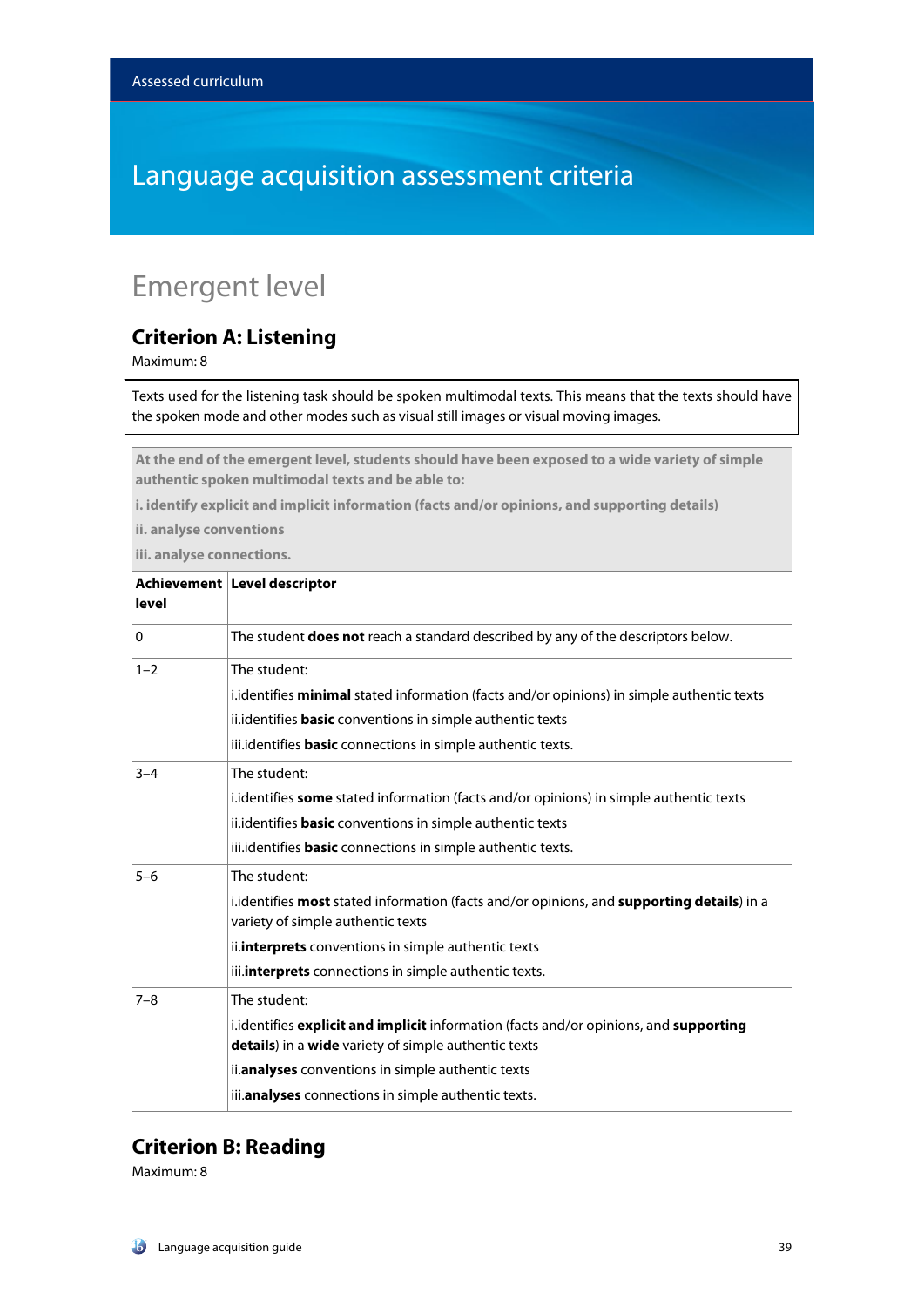Texts used for the reading task should be written multimodal. This means that the texts should have the written mode and other modes such as visual and spatial modes.

Examples: a written text with images, a web page with written text and images

**At the end of the emergent level, students should be exposed to a wide variety of simple authentic written multimodal texts and be able to:**

**i.identify explicit and implicit information (facts and/or opinions, and supporting details)**

**ii.analyse conventions**

**iii.analyse connections.**

| <b>Achieveme</b><br>nt level | <b>Level descriptor</b>                                                                                                                       |
|------------------------------|-----------------------------------------------------------------------------------------------------------------------------------------------|
| $\Omega$                     | The student <b>does not</b> reach a standard described by any of the descriptors below.                                                       |
| $1 - 2$                      | The student:                                                                                                                                  |
|                              | i.identifies minimal stated information (facts and/or opinions) in a variety of simple<br>authentic texts                                     |
|                              | ii.identifies <b>basic</b> conventions in simple authentic texts                                                                              |
|                              | iii.identifies <b>basic</b> connections in simple authentic texts.                                                                            |
| $3 - 4$                      | The student:                                                                                                                                  |
|                              | i.identifies some stated information (facts and/or opinions) in a variety of simple authentic<br>texts                                        |
|                              | ii.identifies <b>basic</b> conventions in simple authentic texts                                                                              |
|                              | iii.identifies <b>basic</b> connections in simple authentic texts.                                                                            |
| $5 - 6$                      | The student:                                                                                                                                  |
|                              | i.identifies most stated information (facts and/or opinions, and supporting details) in a<br>variety of simple authentic texts                |
|                              | ii.interprets conventions in simple authentic texts.                                                                                          |
|                              | iii.interprets connections in simple authentic texts.                                                                                         |
| $7 - 8$                      | The student:                                                                                                                                  |
|                              | i.identifies explicit and implicit information (facts and/or opinions, and supporting<br>details) in a wide variety of simple authentic texts |
|                              | ii.analyses conventions in simple authentic texts                                                                                             |
|                              | iii.analyses connections in simple authentic texts.                                                                                           |

#### **Criterion C: Speaking**

Maximum: 8

Texts used to produce the speaking task should include modes such as visual and spatial modes. Example: a short written text (caption) with image(s)/visual(s)/picture(s).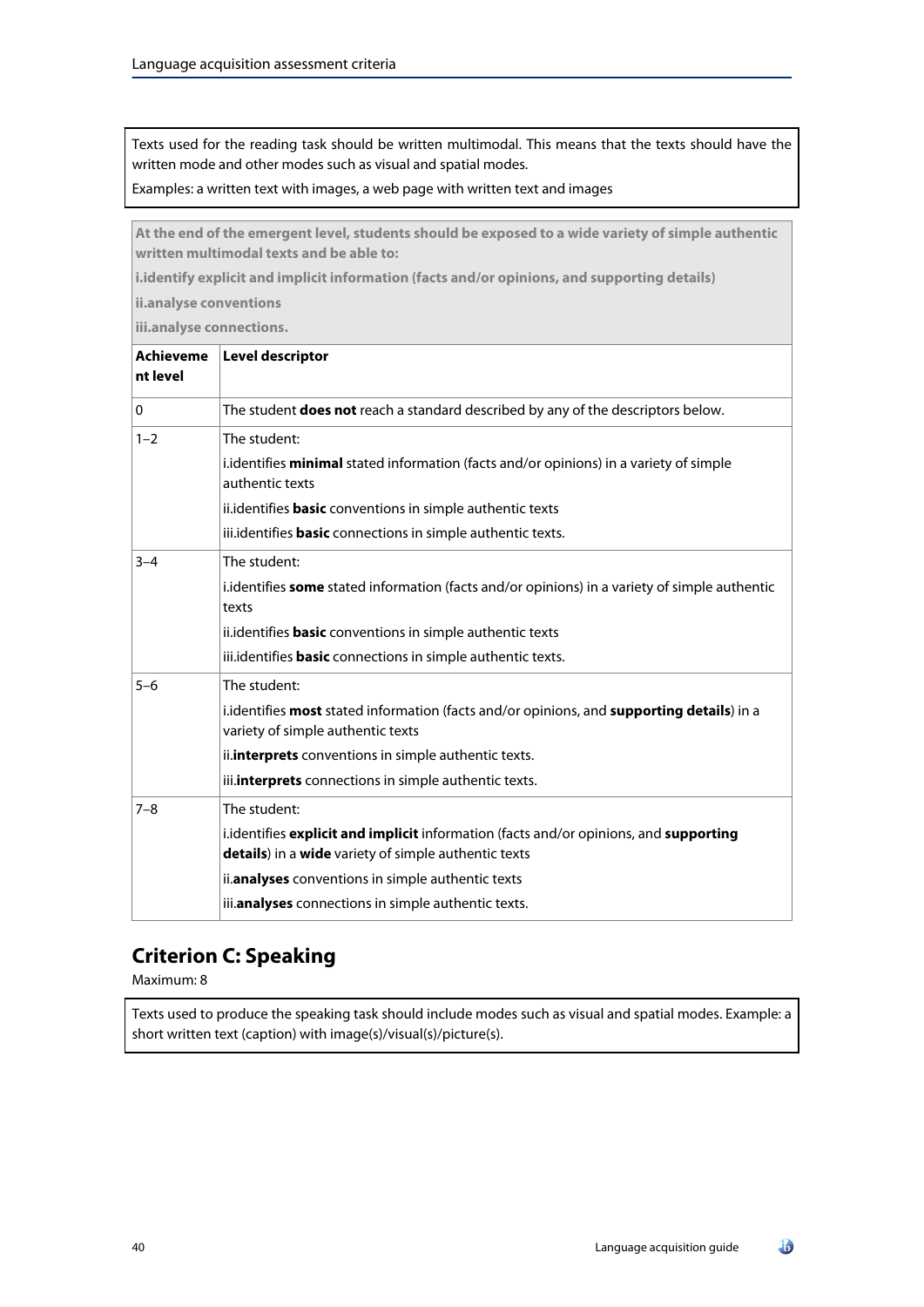|         | At the end of the emergent level, students should be able to:                                                                                                                                                        |
|---------|----------------------------------------------------------------------------------------------------------------------------------------------------------------------------------------------------------------------|
|         | i.use a wide range of vocabulary                                                                                                                                                                                     |
|         | ii.use a wide range of grammatical structures generally accurately                                                                                                                                                   |
|         | iii.use clear pronunciation and intonation in comprehensible manner                                                                                                                                                  |
|         | iv.communicate all or almost all the required information clearly and effectively.                                                                                                                                   |
|         | Achievement   Level descriptor                                                                                                                                                                                       |
| level   |                                                                                                                                                                                                                      |
| 0       | The student <b>does not</b> reach a standard described by any of the descriptors below.                                                                                                                              |
| $1 - 2$ | The student:                                                                                                                                                                                                         |
|         | i.uses a limited range of vocabulary                                                                                                                                                                                 |
|         | ii.uses a limited range of grammatical structures with many errors which often hinder<br>communication                                                                                                               |
|         | iii.uses pronunciation and intonation with many errors which often hinder<br>comprehension                                                                                                                           |
|         | iv.during interaction, communicates limited relevant information.                                                                                                                                                    |
| $3 - 4$ | The student:                                                                                                                                                                                                         |
|         | i.uses a <b>basic range</b> of vocabulary                                                                                                                                                                            |
|         | ii.uses a basic range of grammatical structures with some errors which sometimes<br>hinder communication                                                                                                             |
|         | iii.uses pronunciation and intonation with some errors which sometimes hinder<br>comprehension                                                                                                                       |
|         | iv.during interaction, communicates some relevant information.                                                                                                                                                       |
| $5 - 6$ | The student:                                                                                                                                                                                                         |
|         | i.uses a range of vocabulary                                                                                                                                                                                         |
|         | ii.uses a range of grammatical structures with a few errors which do not hinder<br>communication                                                                                                                     |
|         | iii.uses pronunciation and intonation with a few errors. However, these do not hinder<br>comprehension                                                                                                               |
|         | iv.during interaction, communicates most of the relevant information.                                                                                                                                                |
| 7–8     | The student:                                                                                                                                                                                                         |
|         | i.uses a wide range of vocabulary                                                                                                                                                                                    |
|         | ii.uses a wide range of grammatical structures generally accurately                                                                                                                                                  |
|         | iii.uses clear pronunciation and intonation which makes the communication easy to<br>comprehend                                                                                                                      |
|         | iv.during interaction, communicates all or almost all the required information clearly<br>and effectively.                                                                                                           |
|         | Note: When assessing pronunciation in speaking it does not necessarily mean having a native speaker level of                                                                                                         |
|         | pronunciation as accent is part of the learner and his/her culture. The aim should be intelligibility which means<br>that the person listening is able to understand what the speaker is saying with minimal strain. |

#### **Criterion D: Writing**

Maximum: 8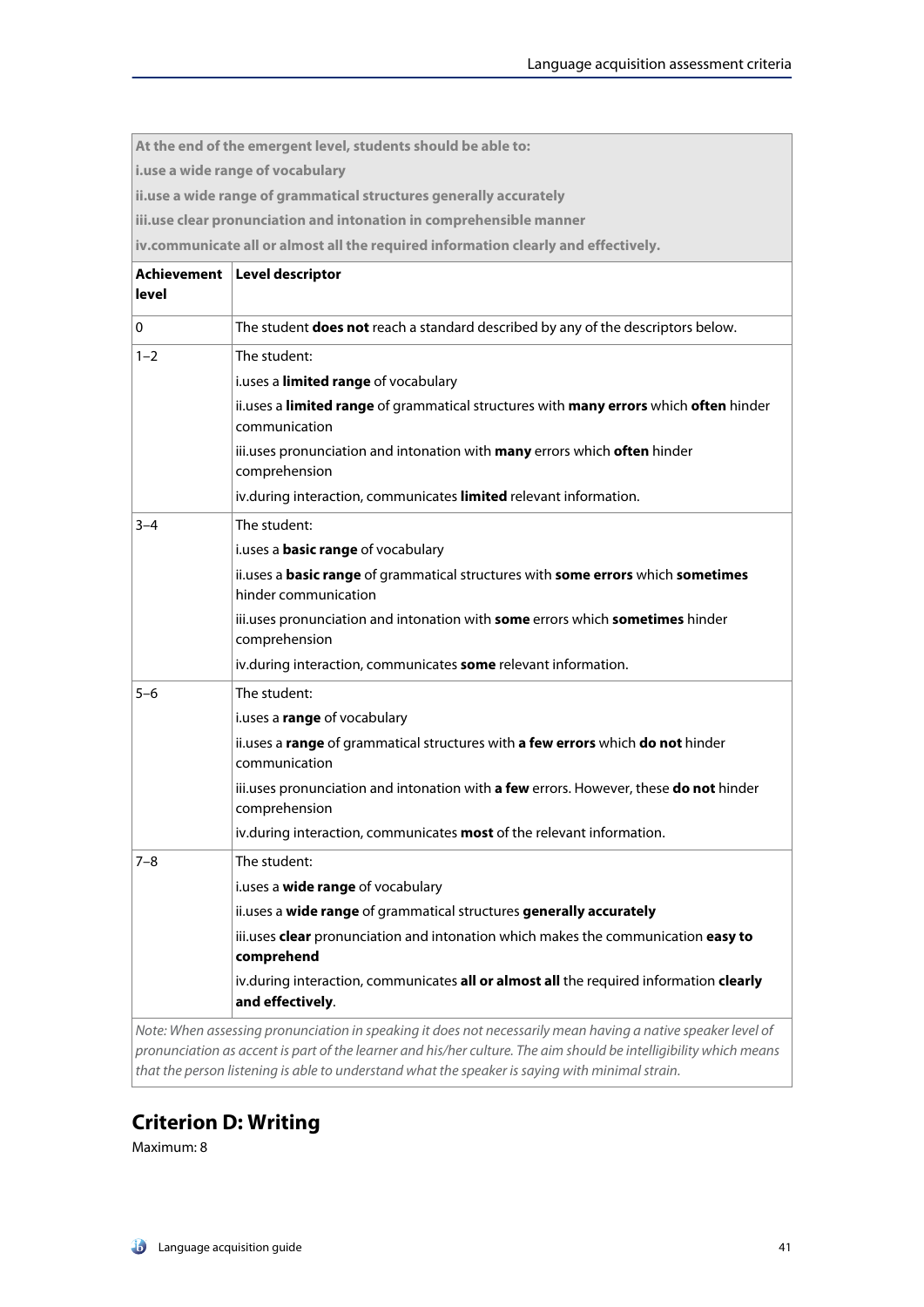A stimulus containing other modes, such as visual and spatial modes, should be used as a prompt for producing the writing task. Examples: a written text with images, a written text with some spatial arrangement.

**At the end of the emergent level, students should be able to:**

**i.use a wide range of vocabulary**

**ii.use a wide range of grammatical structures generally accurately**

**iii.organize information effectively and coherently in an appropriate format using a wide range of simple and some complex cohesive devices**

**iv.communicate all or almost all the required information with a clear sense of audience and purpose to suit the context.**

| nt level | Achieveme Level descriptor                                                                                                                      |
|----------|-------------------------------------------------------------------------------------------------------------------------------------------------|
| 0        | The student does not reach a standard described by any of the descriptors below.                                                                |
| $1 - 2$  | The student:                                                                                                                                    |
|          | i.uses a limited range of vocabulary                                                                                                            |
|          | ii.uses a limited range of grammatical structures with many errors which often hinder<br>communication                                          |
|          | iii.presents some information in a partially-recognizable format using some basic<br>cohesive devices                                           |
|          | iv.communicates limited relevant information with some sense of audience and purpose to<br>suit the context.                                    |
| $3 - 4$  | The student:                                                                                                                                    |
|          | i.uses a <b>basic range</b> of vocabulary                                                                                                       |
|          | ii.uses a basic range of grammatical structures with some errors which sometimes hinder<br>communication                                        |
|          | iii.organizes information in a recognizable format using a range of basic cohesive devices                                                      |
|          | iv.communicates some relevant information with some sense of audience and purpose to<br>suit the context.                                       |
| $5 - 6$  | The student:                                                                                                                                    |
|          | i.uses a range of vocabulary                                                                                                                    |
|          | ii.uses a range of grammatical structures with a few errors which do not hinder<br>communication                                                |
|          | iii.organizes information in an appropriate format using simple and some complex<br>cohesive devices                                            |
|          | iv.communicates most relevant information with a sense of audience and purpose to suit<br>the context.                                          |
| $7 - 8$  | The student:                                                                                                                                    |
|          | i.uses a wide range of vocabulary                                                                                                               |
|          | ii.uses a wide range of grammatical structures generally accurately                                                                             |
|          | iii.organizes information effectively and coherently in an appropriate format using a wide<br>range of simple and some complex cohesive devices |
|          | iv.communicates all or almost all the required information with a clear sense of audience<br>and purpose to suit the context.                   |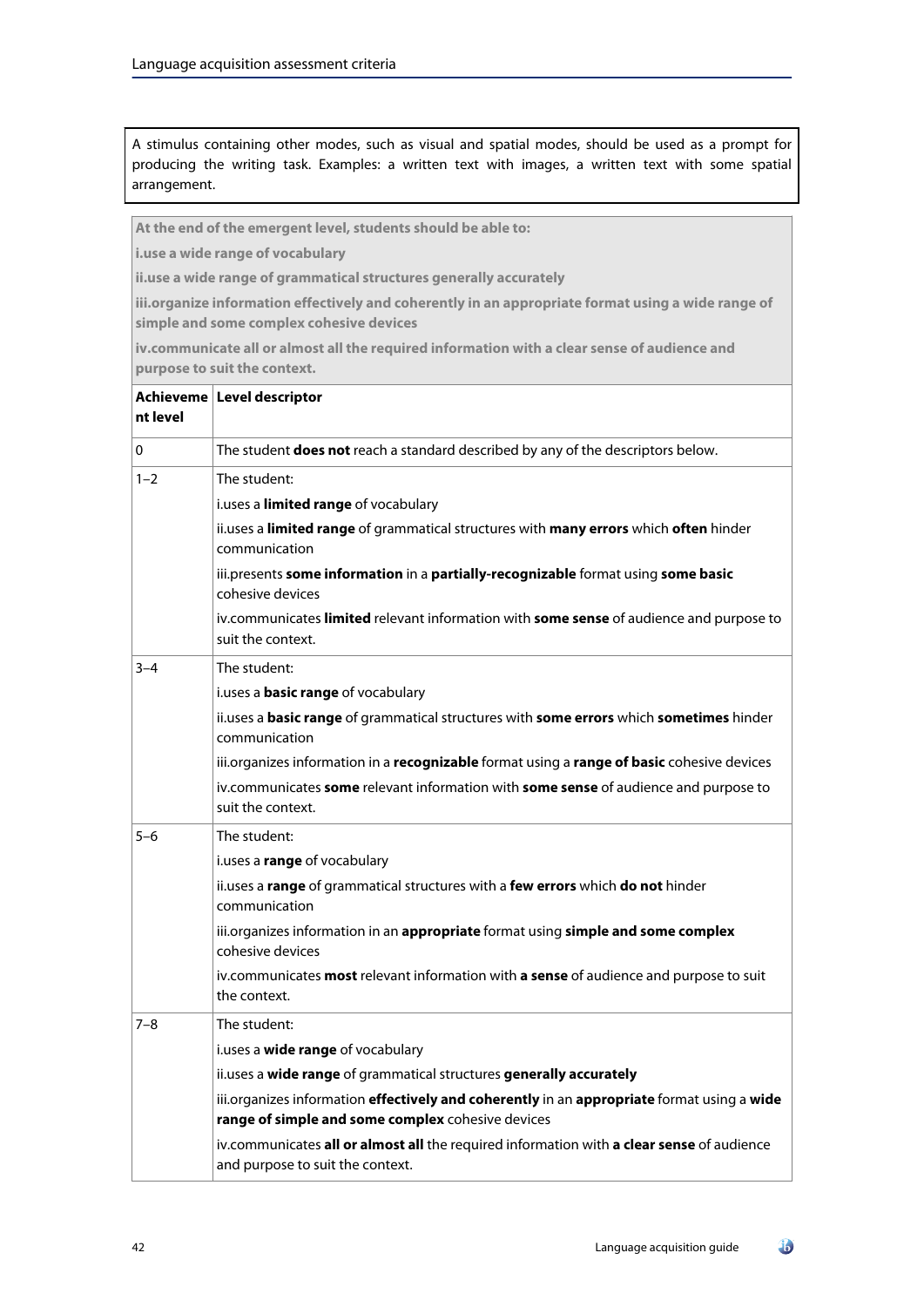# Capable level

#### **Criterion A: Listening**

Maximum: 8

Texts used for the listening task should be spoken multimodal texts. This means that the texts should have the spoken mode and other modes such as visual still images or visual moving images.

**At the end of the capable level, students should be exposed to a wide variety of simple and some complex authentic spoken multimodal texts and be able to:**

**i.identify explicit and implicit information (facts and/or opinions, and supporting details)**

**ii.analyse conventions**

**iii.analyse connections.**

| Achievement<br>level | Level descriptor                                                                                                                             |
|----------------------|----------------------------------------------------------------------------------------------------------------------------------------------|
| $\Omega$             | The student <b>does not</b> reach a standard described by any of the descriptors below.                                                      |
| $1 - 2$              | The student:                                                                                                                                 |
|                      | i.identifies minimal stated information (facts and/or opinions) in simple and some<br>complex authentic texts                                |
|                      | ii.identifies <b>basic</b> conventions in simple and some complex authentic texts                                                            |
|                      | iii.identifies <b>basic</b> connections in simple and some complex authentic texts.                                                          |
| $3 - 4$              | The student:                                                                                                                                 |
|                      | i.identifies some stated information (facts and/or opinions) in simple and some<br>complex authentic texts                                   |
|                      | ii.identifies <b>basic</b> conventions in simple and some complex authentic texts                                                            |
|                      | iii.identifies <b>basic</b> connections in simple and some complex authentic texts.                                                          |
| $5 - 6$              | The student:                                                                                                                                 |
|                      | i.identifies most stated information (facts and/or opinions, and supporting details) in<br>simple and some complex authentic texts           |
|                      | ii. interprets conventions in simple and some complex authentic texts                                                                        |
|                      | iii. interprets connections in simple and some complex authentic texts.                                                                      |
| $7 - 8$              | The student:                                                                                                                                 |
|                      | i.identifies explicit and implicit information (facts and/or opinions, and supporting<br>details) in simple and some complex authentic texts |
|                      | ii.analyses conventions in simple and some complex authentic texts                                                                           |
|                      | iii.analyses connections in simple and some complex authentic texts.                                                                         |

#### **Criterion B: Reading**

Maximum: 8

Texts used for the reading task should be written multimodal texts. This means that the texts should have the written mode and other modes such as visual and spatial modes. Examples: a written text with images, a web page with written text and images.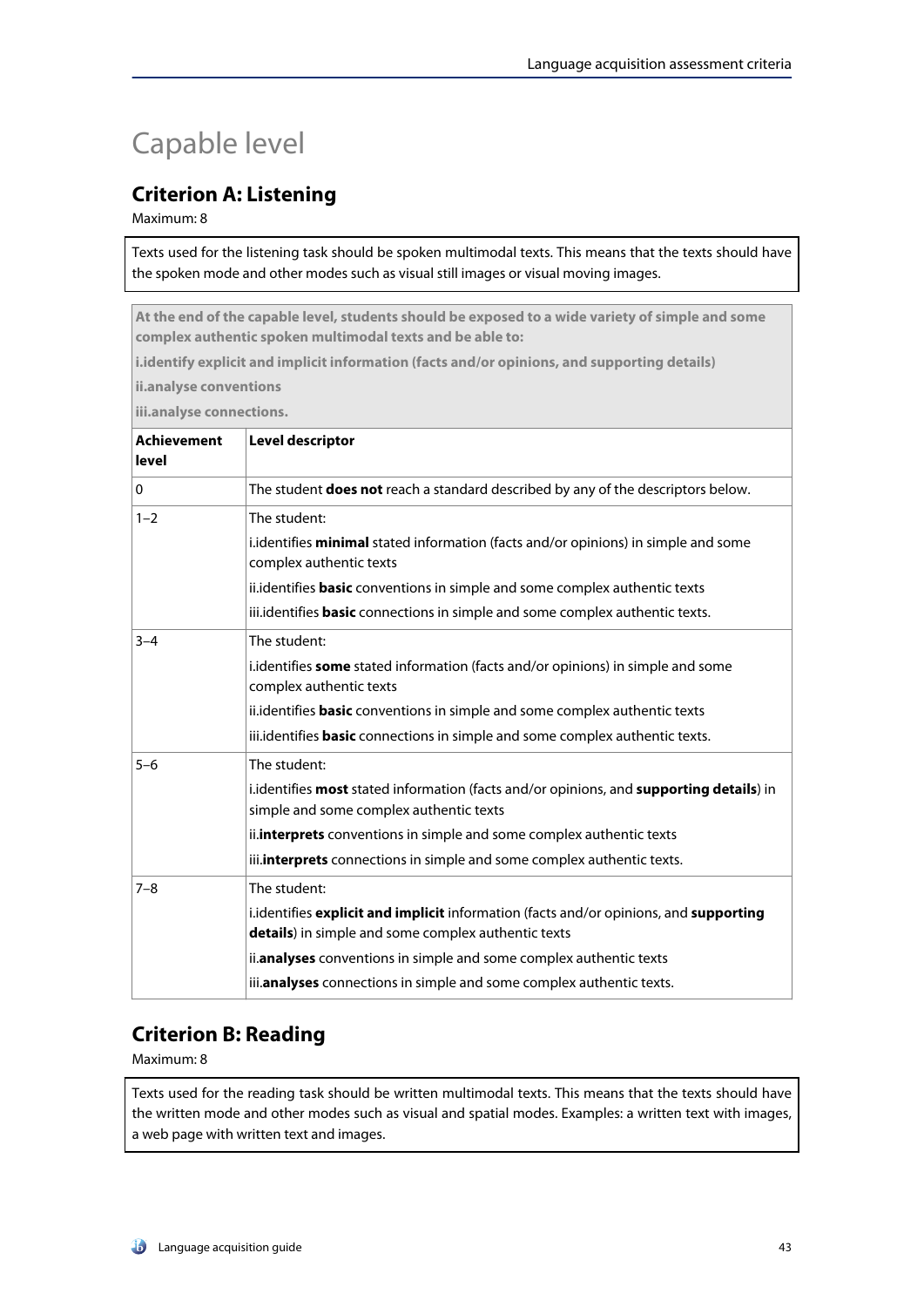**At the end of the capable level, students should be exposed to a wide variety of simple and some complex authentic written multimodal texts and be able to:**

**i.identify explicit and implicit information (facts and/or opinions, and supporting details)**

**ii.analyse conventions**

**iii.analyse connections.**

| Achievement<br>level | <b>Level descriptor</b>                                                                                                                      |
|----------------------|----------------------------------------------------------------------------------------------------------------------------------------------|
| $\Omega$             | The student does not reach a standard described by any of the descriptors below.                                                             |
| $1 - 2$              | The student:                                                                                                                                 |
|                      | i.identifies <b>minimal</b> stated information (facts and/or opinions) in simple and some<br>complex authentic texts                         |
|                      | ii. identifies <b>basic</b> conventions in simple and some complex authentic texts                                                           |
|                      | iii.identifies <b>basic</b> connections in simple and some complex authentic texts.                                                          |
| $3 - 4$              | The student:                                                                                                                                 |
|                      | i.identifies some stated information (facts and/or opinions) in simple and some complex<br>authentic texts                                   |
|                      | ii.identifies <b>basic</b> conventions in simple and some complex authentic texts                                                            |
|                      | iii.identifies <b>basic</b> connections in simple and some complex authentic texts.                                                          |
| $5 - 6$              | The student:                                                                                                                                 |
|                      | i.identifies most stated information (facts and/or opinions, and supporting details) in<br>simple and some complex authentic texts           |
|                      | ii.interprets conventions in simple and some complex authentic texts                                                                         |
|                      | iii. interprets connections in simple and some complex authentic texts.                                                                      |
| $7 - 8$              | The student:                                                                                                                                 |
|                      | i.identifies explicit and implicit information (facts and/or opinions, and supporting<br>details) in simple and some complex authentic texts |
|                      | ii.analyses conventions in simple and some complex authentic texts                                                                           |
|                      | iii.analyses connections in simple and some complex authentic texts.                                                                         |

## **Criterion C: Speaking**

Maximum: 8

Texts used to produce the speaking task should include modes such as visual and spatial modes. Example: a short written text (caption) with image(s)/visual(s)/picture(s).

| At the end of the capable level, students should be able to:                                           |                                                                                         |
|--------------------------------------------------------------------------------------------------------|-----------------------------------------------------------------------------------------|
| i.use a wide range of vocabulary                                                                       |                                                                                         |
| ii.use a wide range of grammatical structures generally accurately                                     |                                                                                         |
| iii.use clear pronunciation and intonation in a comprehensible manner                                  |                                                                                         |
| iv.during interaction, communicate all or almost all the required information clearly and effectively. |                                                                                         |
| Achievement                                                                                            | <b>Level descriptor</b>                                                                 |
| level                                                                                                  |                                                                                         |
| $\overline{0}$                                                                                         | The student <b>does not</b> reach a standard described by any of the descriptors below. |
| $1 - 2$                                                                                                | The student:                                                                            |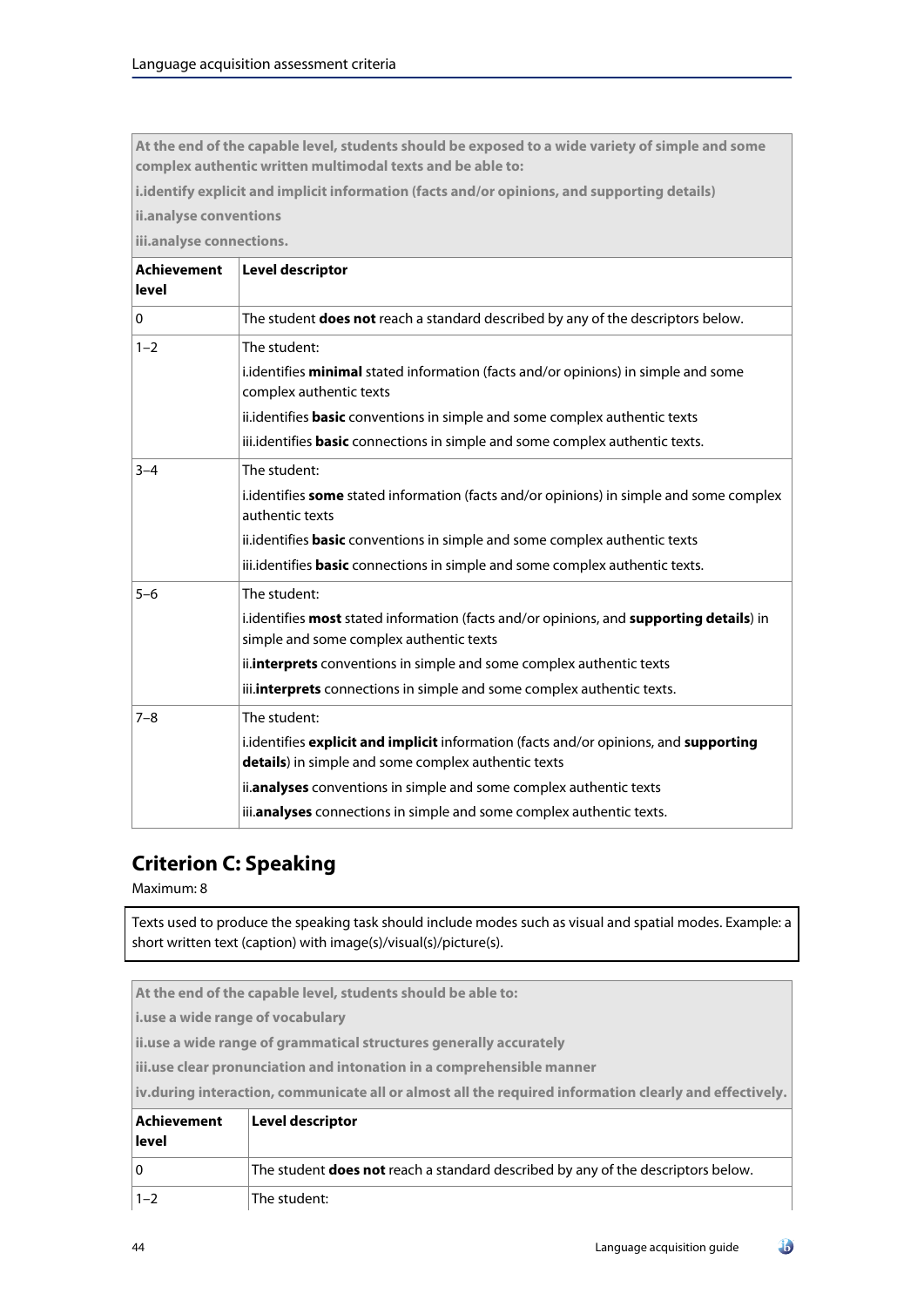|                                                                       | At the end of the capable level, students should be able to:                                                      |
|-----------------------------------------------------------------------|-------------------------------------------------------------------------------------------------------------------|
| i.use a wide range of vocabulary                                      |                                                                                                                   |
|                                                                       | ii.use a wide range of grammatical structures generally accurately                                                |
| iii.use clear pronunciation and intonation in a comprehensible manner |                                                                                                                   |
|                                                                       | iv.during interaction, communicate all or almost all the required information clearly and effectively.            |
|                                                                       | i.uses a limited range of vocabulary                                                                              |
|                                                                       | ii.uses a limited range of grammatical structures with many errors which often hinder<br>communication            |
|                                                                       | iii.uses pronunciation and intonation with many errors which often hinder<br>comprehension                        |
|                                                                       | iv.during interaction, communicates limited relevant information.                                                 |
| $3 - 4$                                                               | The student:                                                                                                      |
|                                                                       | i.uses a <b>basic range</b> of vocabulary                                                                         |
|                                                                       | ii.uses a basic range of grammatical structures with some errors which sometimes<br>hinder communication          |
|                                                                       | iii.uses pronunciation and intonation with some errors which sometimes hinder<br>comprehension                    |
|                                                                       | iv.during interaction, communicates some relevant information.                                                    |
| $5 - 6$                                                               | The student:                                                                                                      |
|                                                                       | i.uses a range of vocabulary                                                                                      |
|                                                                       | ii.uses a range of grammatical structures with a few errors which do not hinder<br>communication                  |
|                                                                       | iii.uses pronunciation and intonation with a few errors. However, these do not hinder<br>comprehension            |
|                                                                       | iv.during interaction, communicates <b>most</b> relevant information.                                             |
| $7 - 8$                                                               | The student:                                                                                                      |
|                                                                       | i.uses a wide range of vocabulary                                                                                 |
|                                                                       | ii.uses a wide range of grammatical structures generally accurately                                               |
|                                                                       | iii.uses <b>clear</b> pronunciation and intonation which makes the communication <b>easy to</b><br>comprehend     |
|                                                                       | iv.during interaction, communicates all or almost all the required information clearly<br>and effectively.        |
|                                                                       | Note: When assessing pronunciation in speaking it does not necessarily mean having a native speaker level of      |
|                                                                       | pronunciation as accent is part of the learner and his/her culture. The aim should be intelligibility which means |

### **Criterion D: Writing**

Maximum: 8

A stimulus containing other modes such as visual and spatial modes should be used as a prompt for producing the writing task. Examples: a written text with images, a written text with some spatial arrangement.

*that the person listening is able to understand what the speaker is saying with minimal strain.*